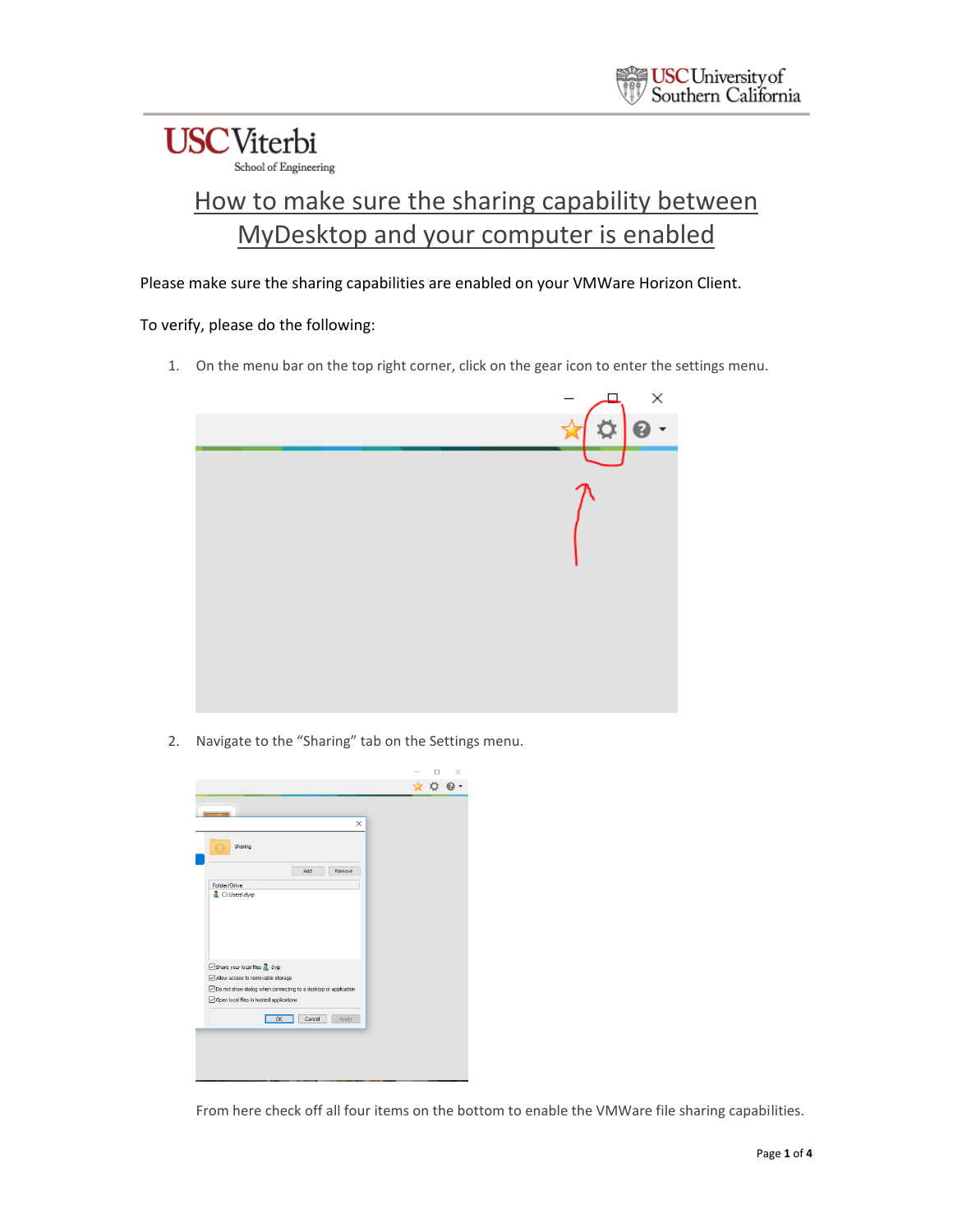



#### Steps to placing your file from MyDesktop onto your personal machine.

1. On MyDesktop, please save your files on the desktop and open the folder explorer.



2. To share the file from the desktop to your own computer, we will be copying the file onto your device drive. The drive is listed as "Network Drive (Z:)", please note the name of the drive might vary depending on the computer you are using.

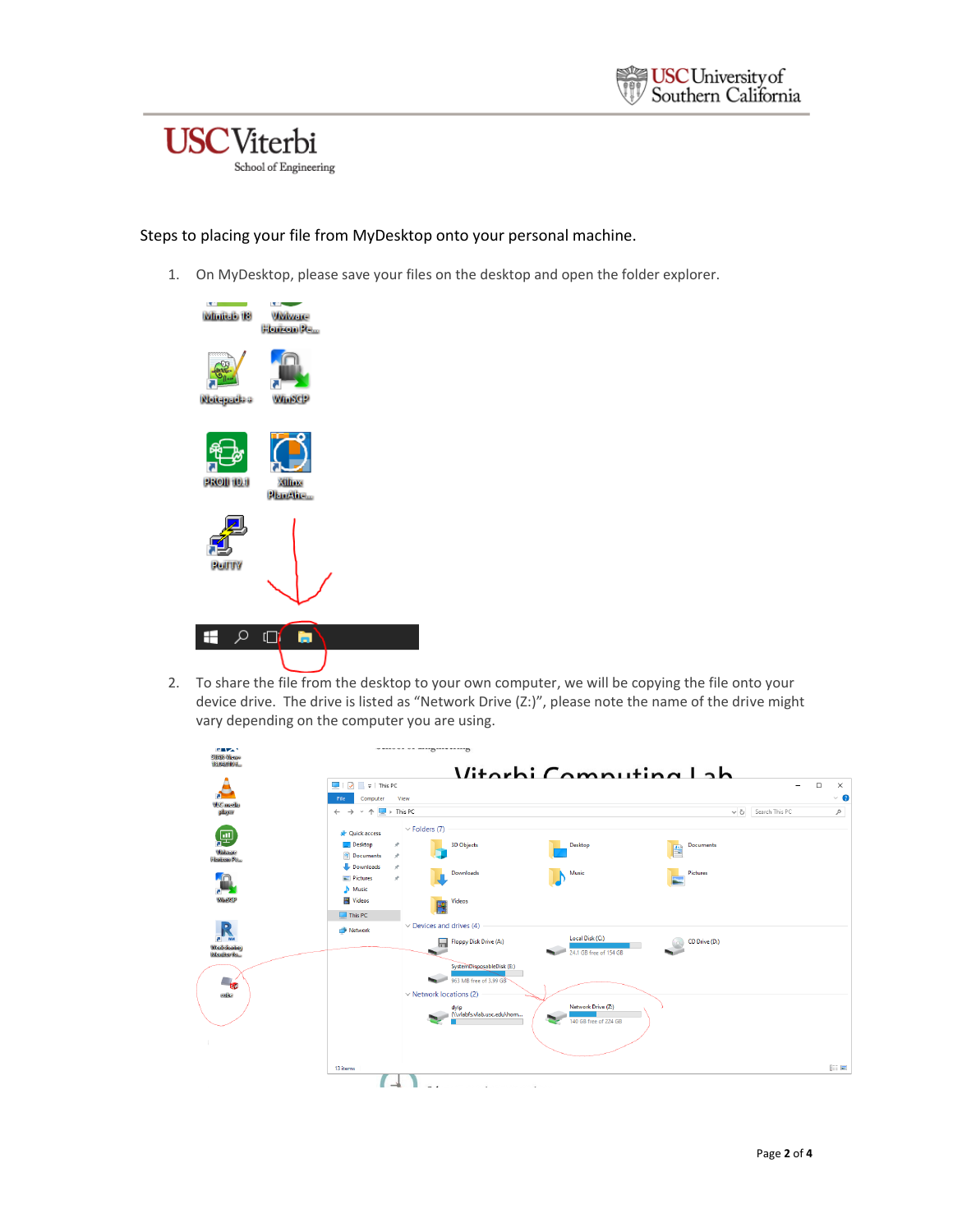# **USC**Viterbi

School of Engineering

3. Navigate from the Z: Drive into your desktop folder. From here you will see you desktop folder of your personal machine.



We will then be dragging the file into the desired folder on the desktop. In my case it will be "AME project". **Note that you can create a folder on MyDesktop from the menu and it will appear on your personal machine as well.**

4. To verify that the file is located on your desktop, minimize MyDesktop and you will see the folder on your desktop.